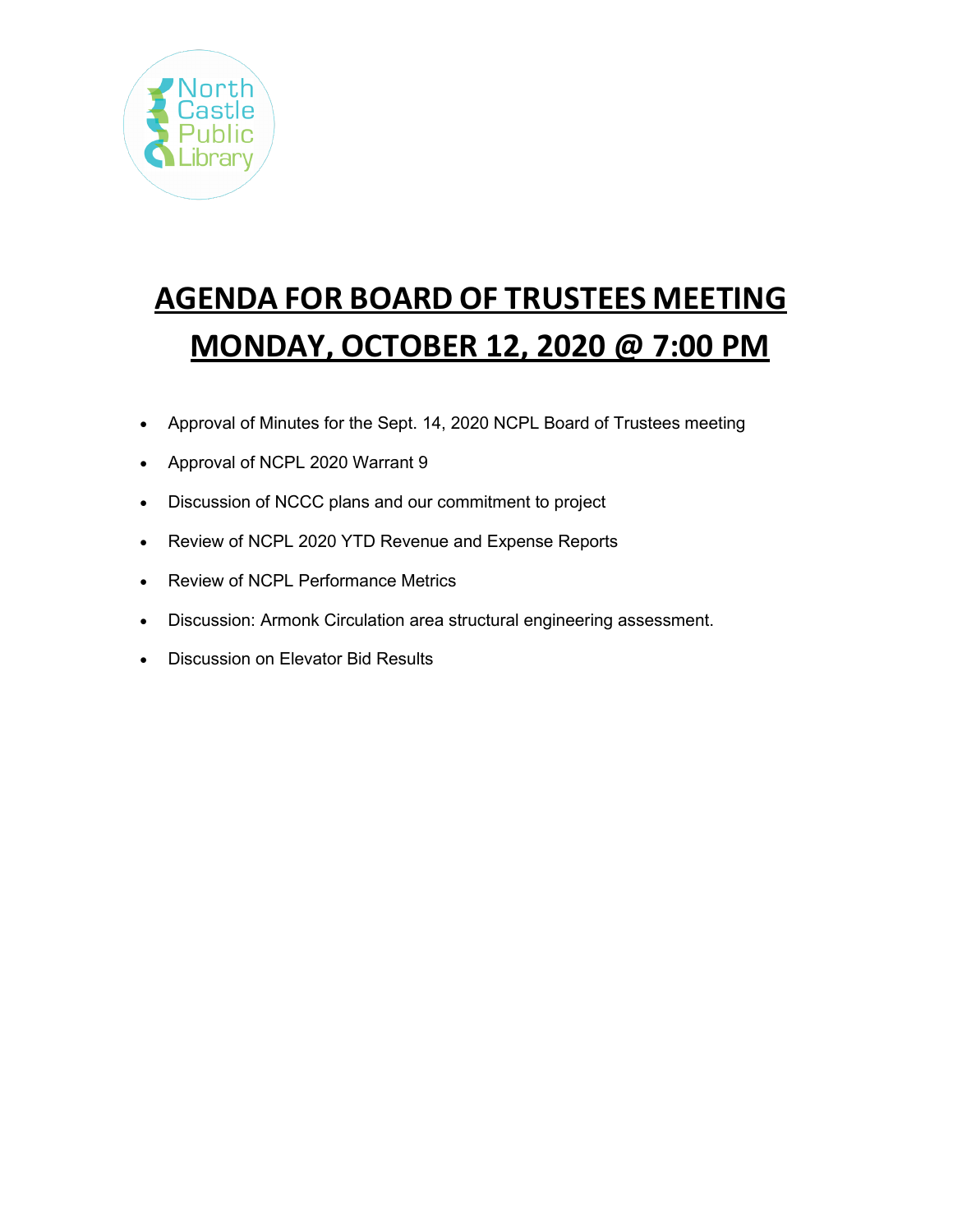#### **North Castle Public Library**

## **Library Board of Trustees Minutes – Oct 12, 2020**

This meeting was a Zoom meeting due to COVID-19 restrictions. It was recorded and a transcript will be available.

Scott Stopnik called meeting to order at: 7:04 pm

#### **In Attendance :**

**Trustees:** Diane Borgia, Jeanne Lapsker, Stephanie Paul, Scott Stopnik

**Library:** Edie Martimucci

**Friends:** Barbara Vircillo

**Town:** Saleem Hussain

**Guests:** Kim Longo

Kim will be officially on the board as a voting member Wednesday

## **Key Votes/Review**:

- **Approval of Minutes for the Oct 12, 2020 NCPL Board of Trustees meeting** (attached). Thank you, Diane!
	- Diane motioned for approval, Scott second, all approved
- **Approval of NCPL 2020 Warrant 9** (AP GL Reports are attached). Total expenses included in Warrant **9** are \$73,888.43 of which the Friends are paying \$6171.42. Thank you to the Friends for their continuing support! Scott Stopnick has reviewed all invoices in these warrants and supports their approval. Thanks to Abbas Sura and Patrick Ricci for their financial support of NCPL!
	- Scott motion to approve, Stephanie second, all approved
	- Comment We need a Treasurer to replace Sean.
- **Google docs discussion**
	- Diane created a prototype to share documents rather than email them
	- What is protocol for storing library board documents?
	- Edie is required to email board documents and keep printed records.
	- Edie will be owner of the google docs, not Diane. Link into Edie's WLS email address
	- Board will be able to see all documents
- **Discussion of Wish List for NWP Community Center:** Sullivan Architect Draft in share drive
	- Library grants can only be used for library
	- Future ready
	- Wi-Fi expansion to deck area and parking lot help to the community
	- WLS manages the WiFi. There is a hotspot
	- Door is ADA compliant to the deck. This would need a push button for automatic door
	- Ramp was pending recommendation from Architect
	- New bins are already picked out
	- Kitchen is staying where it is. Stephanie Can the window be removed/moved from the kitchen to allow more kitchen space?
	- There is a new sketch of community center with new kitchen plans
	- Do something with the corridor, foyer
	- Jeanne mentioned a smart screen. Need to be able to address community needs
	- Lucite folder holder 12 flyers look at Armonk setup
	- Signage on the outside of the library to indicate you are going into a library. Mirror what is in Armonk. Be consistent with Armonk. Visible from North Broadway.
	- Edie had mentioned to Jamie at department head meeting.
	- Saleem's comments: